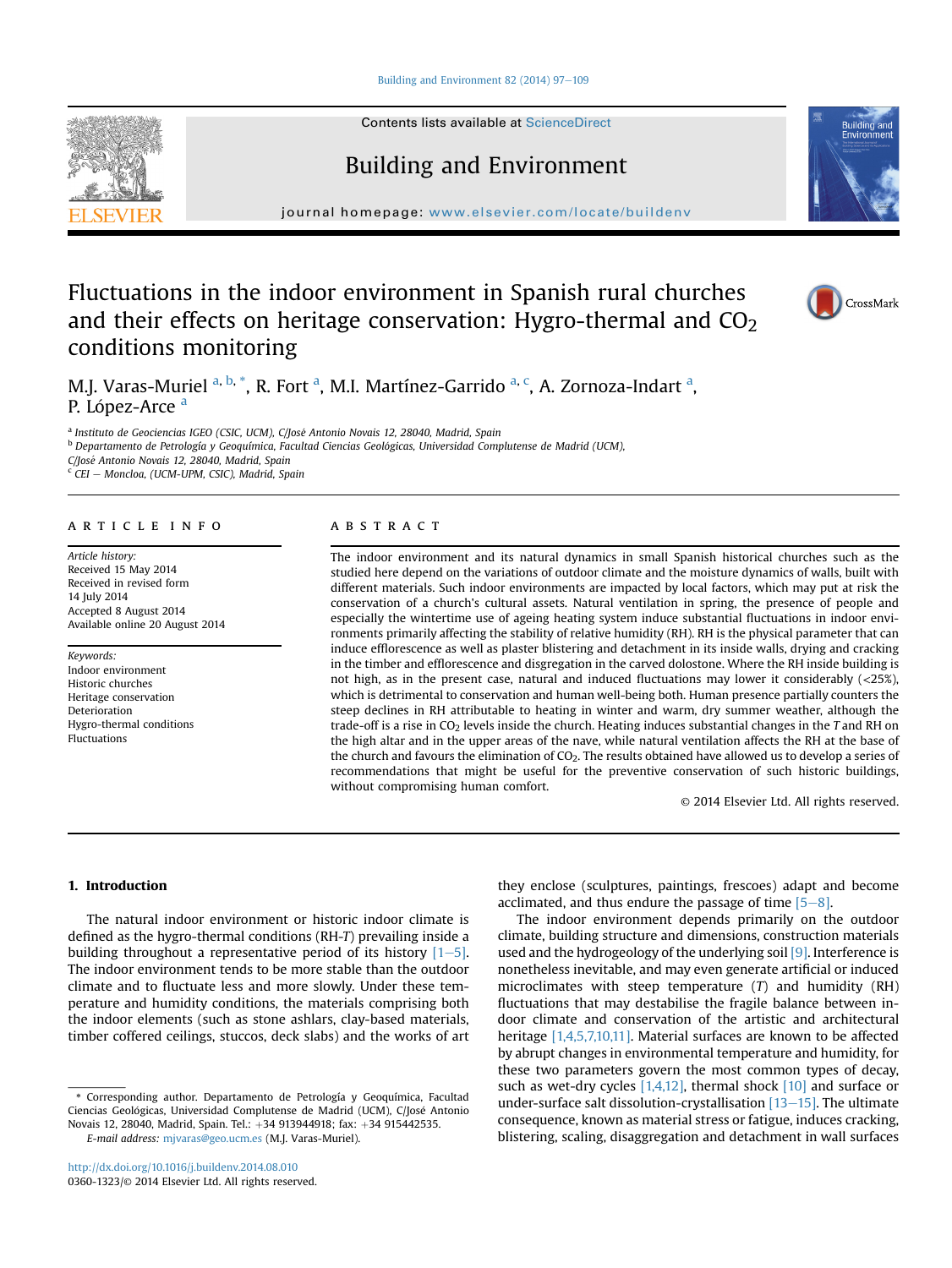[10,12]. Moisture condensation may contribute to dissolving alkaline surfaces when the water vapour comes into contact with  $CO<sub>2</sub>$ flowing into the church through open doors or generated by human metabolism, use of certain heating systems or lit candles or incense [12,16,17]. Carbonate (lime mortars or limestone) and sulfate (gypsum or cement mortars) dissolution releases anions and cations that are carried inward where they precipitate as salts [14,15]. Another result of surface condensation and damp (in the presence of high humidity and moderate temperatures) is biological colonisation by fungi, bacteria or even insects that may cause biodeterioration in certain areas of the building [5,12,16].

The indoor conditions in historic buildings may be characterised by temperature and relative humidity values that run counter to human comfort [12,18,19]. Consequently, the main fluctuations in the indoor environment are can be attributed to human users, whose mere presence alters the existing conditions and whose thermal comfort requires the use of environmental control systems  $[6 - 8.12.18.20 - 22]$ 

Many historical buildings (museums, theatres, palaces) have been studied in recent decades to establish requisites and strategies that would guarantee the protection and conservation of their indoor cultural assets, the well-being of their inhabitants, their energy efficiency and their economic sustainability. All those studies take as their point of departure a detailed understanding of the natural indoor environment and its variations in connection with any severe periodic alteration  $[3,7,11,19-26]$ . These authors also showed that each building has its own specific indoor environment that depends on a host of local factors, precluding any possible generalisation in such studies.

Churches are among the most recent buildings to be addressed in this regard, since in countries with very cold and humid climates, the uncontrolled installation and use of heating systems beginning in the twentieth century have been shown to induce the deterioration of building interiors by adversely affecting their historic climates [4,9,10,12,20,27,28].

In Spain's cultural heritage, ninth-to nineteenth-century churches constitute a very numerous group of listed "historicartistic monuments". In most cases, they are architectural gems of considerable historic and artistic worth. They are spread across the entire country, and are mainly found in rural areas. Throughout their history, these buildings have been reconstructed and rehabilitated in ways that have modified not only their appearance but also their indoor climate. In addition, heating began to be installed in many of these churches in the mid-twentieth century. The preference was for warm-air, intermittent systems, favoured for their low cost and speedy response, providing a comfortable indoor environment in short periods of time. In the absence of any regulation for this practice in such buildings until December 2012 (Spanish and European standard UNE-EN 15759-1) [29], heating systems were chosen in pursuit of users' thermal comfort, with no regard for the sustainable conservation of indoor church environments or their artistic assets [12].

San Juan Bautista Church (thirteenth-sixteenth centuries) at Talamanca de Jarama, a town 45 km N-NE of Madrid, Spain is a representative example of such historic buildings. It has been a listed monument since 1931. While this church can seat up to 300 seated people, it is scantly occupied most of the year  $(50-150)$ people), with a full congregation normally only for services on significant religious holidays (Christmas, Easter, local festivities and so on). Normal mass hours consist of one service each on Friday and Saturday evenings and two on Sunday mornings. The low efficiency of its centralised and intermittent warm-air heating system installed in 1972 [30,31] has led to its mere occasional use for  $1-2$  h four to five times a week (Friday through Sunday;  $~5-6$  h/week) from November through April. In recent years considerable moisture has been detected in its lower walls, with the concomitant rise in environmental humidity. As a result, the church is ventilated by opening its doors an average 10 h daily.

The objectives pursued in the present study were, consequently: a) to characterise the type of natural environment prevailing inside a Spanish rural church, and its relationship to the outdoor climate and the associated conservation issues; b) to establish how natural ventilation, human presence and heating interfere with the natural dynamics of the indoor environment; and c) to determine whether the resulting alterations affect the decay of its inner walls and the deterioration of its artistic assets. Those data could be used to establish a series of recommendations for future action to control indoor hygro-thermal and  $CO<sub>2</sub>$  conditions with a view to conserving the indoor heritage in small churches.

#### 2. Description of the church, the local climate and the heating system

San Juan Bautista Church was built in the twelfth-thirteenth centuries (Romanesque style) with dolostone ashlars. It was reconstructed in the sixteenth century (Renaissance style) with rubble stone and mortar, brick and an earth fill (Fig. 1). The apse and presbytery (high altar) are all that remain of the original church. The main body or nave, enlarged in the sixteenth century, has a rectangular floor plan  $(27 \times 12.5 \text{ m})$  and is divided into three aisles with variable heights: 10.5 m in the middle aisle and 9 m in the two side aisles. The floor is 90 cm below the base of the high altar. The church lies at  $30-50$  cm below street level. The walls are  $50$  cm thick in the main body and 60 cm in the high altar. In 1885, when the church was in ruins, the south wall and bell tower were rebuilt, and a new choir was added over the west entrance. The present structure consequently has a 393  $m<sup>2</sup>$  footprint and contains 3952  $m<sup>3</sup>$  of air.

The church's most valuable indoor heritage elements include a Mudejar-style timber coffered ceiling, Romanesque ornamental dolostone carvings, primarily on the high altar, and a number of eighteenth century polychrome sculptures. These elements are highly sensitive to abrupt changes in humidity (wet-dry cycles) and the concomitant salt mobilisation and crystallisation.

The predominant stone, a yellow dolostone from nearby quarries [32], is found in ashlars, rough ashlars and ornaments of high altar (indoor and outdoor apse and presbytery), columns and arcades of main body and outdoor portals of south and west wall dados. This soft (105.2  $\pm$  6.7 Mpa), porous (10–16%), high water



Fig. 1. San Juan Bautista Church (twelfth-sixteenth centuries), Talamanca de Jarama, Madrid, Spain.